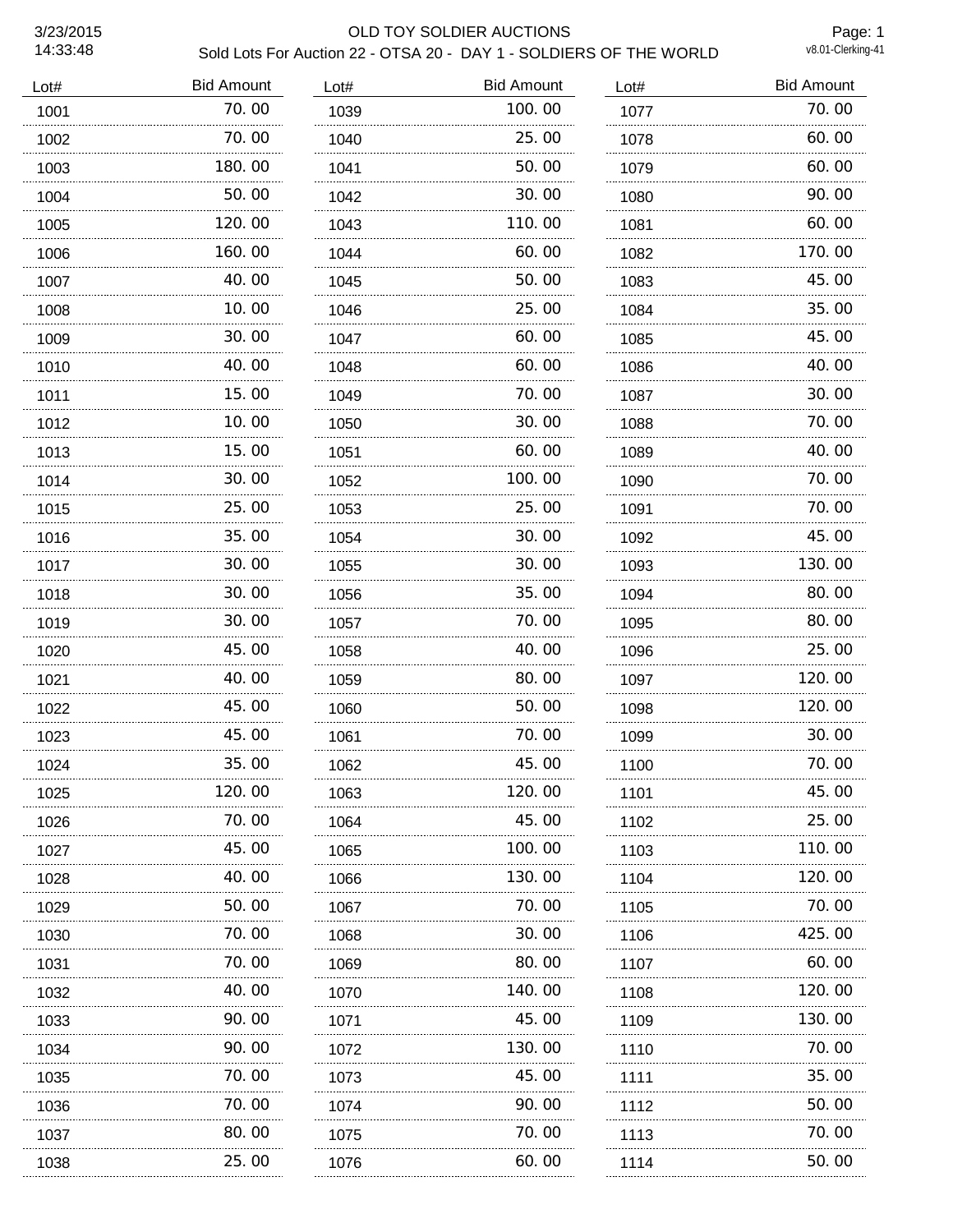# 3/23/2015 OLD TOY SOLDIER AUCTIONS Sold Lots For Auction 22 - OTSA 20 - DAY 1 - SOLDIERS OF THE WORLD

Page: 2<br>v8.01-Clerking-41

| Lot# | <b>Bid Amount</b> | Lot# | <b>Bid Amount</b> | Lot# | <b>Bid Amount</b> |
|------|-------------------|------|-------------------|------|-------------------|
| 1115 | 60.00             | 1153 | 35.00             | 1191 | 150.00            |
| 1116 | 200.00            | 1154 | 140.00            | 1192 | 140.00            |
| 1117 | 225.00            | 1155 | 60.00             | 1193 | 90.00             |
| 1118 | 35.00             | 1156 | 90.00             | 1194 | 80.00             |
| 1119 | 130.00<br>.       | 1157 | 450.00            | 1195 | 300.00            |
| 1120 | 70.00             | 1158 | 130.00            | 1196 | 110.00            |
| 1121 | 180.00            | 1159 | 180.00            | 1197 | 70.00             |
| 1122 | 160.00            | 1160 | 40.00             | 1198 | 100.00            |
| 1123 | 160.00            | 1161 | 40.00             | 1199 | 40.00             |
| 1124 | 80.00             | 1162 | 40.00             | 1200 | 25.00             |
| 1125 | 180.00            | 1163 | 70.00             | 1201 | 130.00            |
| 1126 | 90.00             | 1164 | 110.00            | 1202 | 130.00            |
| 1127 | 90.00             | 1165 | 300.00            | 1203 | 90.00             |
| 1128 | 130.00            | 1166 | 50.00             | 1204 | 100.00            |
| 1129 | 100.00            | 1167 | 40.00             | 1205 | 70.00             |
| 1130 | 90.00             | 1168 | 40.00             | 1206 | 475.00            |
| 1131 | 50.00             | 1169 | 60.00             | 1207 | 350.00            |
| 1132 | 140.00            | 1170 | 60.00             | 1208 | 350.00            |
| 1133 | 70.00             | 1171 | 70.00             | 1209 | 275.00            |
| 1134 | 90.00             | 1172 | 60.00             | 1210 | 250.00            |
| 1135 | 30.00             | 1173 | 25.00             | 1211 | 120.00            |
| 1136 | 30.00             | 1174 | 100.00            | 1212 | 170.00            |
| 1137 | 50.00             | 1175 | 45.00             | 1213 | 80.00             |
| 1138 | 35.00             | 1176 | 1,300.00          | 1214 | 110.00            |
| 1139 | 30.00             | 1177 | 80.00             | 1215 | 70.00             |
| 1140 | 40.00             | 1178 | 80.00             | 1216 | 70.00             |
| 1141 | 30.00<br>.        | 1179 | 150. 00           | 1217 | 45.00             |
| 1142 | 80.00             | 1180 | 110.00            | 1218 | 45.00             |
| 1143 | 45.00             | 1181 | 250.00            | 1219 | 40.00             |
| 1144 | 110.00            | 1182 | 130.00            | 1220 | 45.00             |
| 1145 | 90.00             | 1183 | 275.00            | 1221 | 35.00             |
| 1146 | 70. 00            | 1184 | 110.00            | 1222 | 40.00             |
| 1147 | 60.00             | 1185 | 130.00            | 1223 | 50.00             |
| 1148 | 190.00            | 1186 | 140.00            | 1224 | 130.00            |
| 1149 | 35.00             | 1187 | 35.00             | 1225 | 50.00             |
| 1150 | 60.00             | 1188 | 130.00            | 1226 | 50.00             |
| 1151 | 35.00             | 1189 | 180.00            | 1227 | 130.00            |
| 1152 | 60.00             | 1190 | 200.00            | 1228 | 225.00            |
|      |                   |      |                   |      |                   |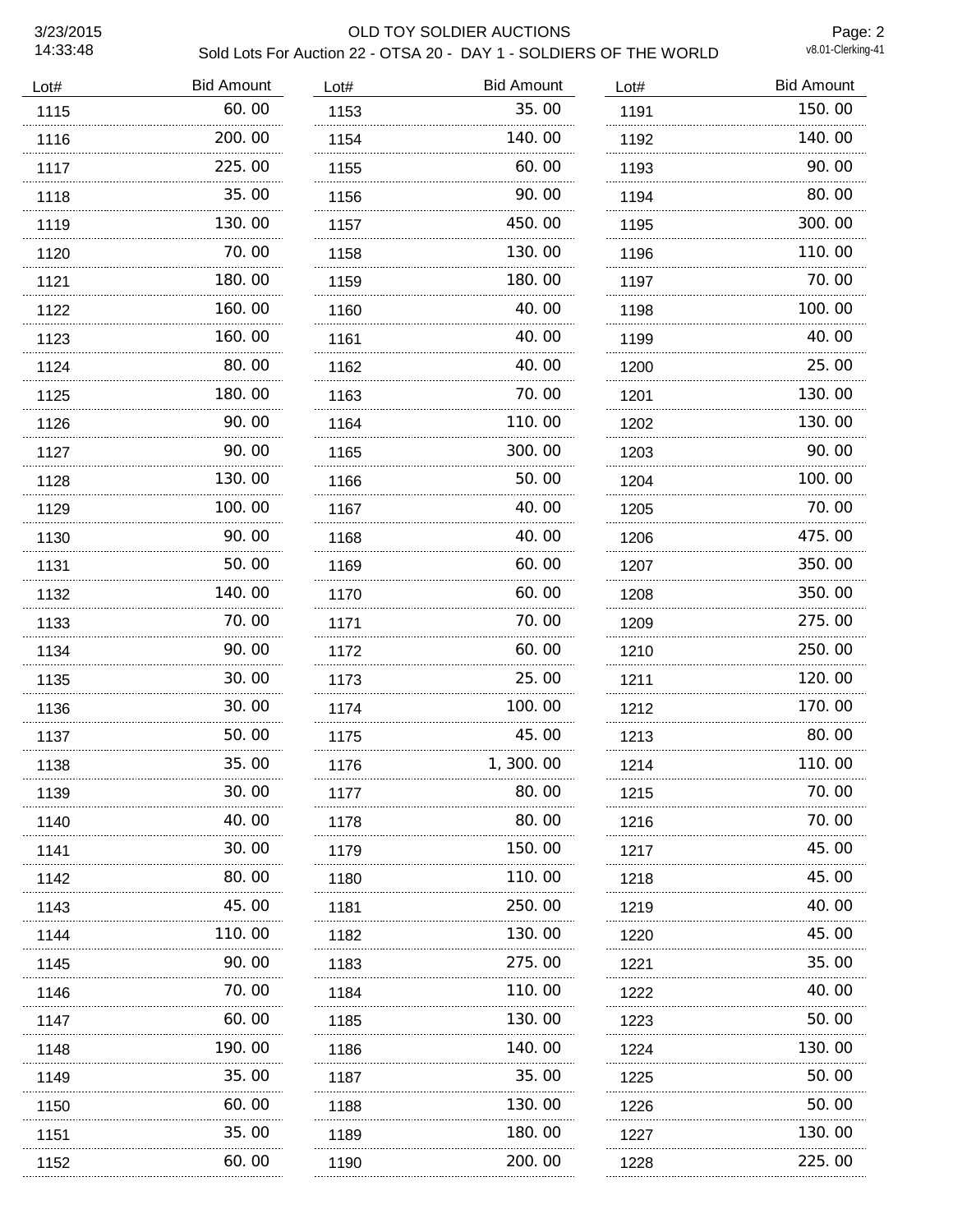# 3/23/2015 OLD TOY SOLDIER AUCTIONS Sold Lots For Auction 22 - OTSA 20 - DAY 1 - SOLDIERS OF THE WORLD

Page: 3<br>v8.01-Clerking-41

| Lot# | <b>Bid Amount</b> | Lot# | <b>Bid Amount</b> | Lot# | <b>Bid Amount</b> |
|------|-------------------|------|-------------------|------|-------------------|
| 1229 | 190.00            | 1267 | 50.00             | 1305 | 50.00             |
| 1230 | 180.00            | 1268 | 250.00            | 1306 | 35.00             |
| 1231 | 120.00            | 1269 | 225.00            | 1307 | 40.00             |
| 1232 | 170.00            | 1270 | 225.00            | 1308 | 50.00             |
| 1233 | 150.00            | 1271 | 160.00            | 1309 | 45.00             |
| 1234 | 190.00            | 1272 | 160.00            | 1310 | 40.00             |
| 1235 | 140.00            | 1273 | 100.00            | 1311 | 50.00             |
| 1236 | 100.00            | 1274 | 200.00            | 1312 | 35.00             |
| 1237 | 130.00            | 1275 | 80.00             | 1313 | 35.00             |
| 1238 | 160.00            | 1276 | 60.00             | 1314 | 50.00             |
| 1239 | 110.00            | 1277 | 110.00            | 1315 | 45.00             |
| 1240 | 120.00            | 1278 | 425,00            | 1316 | 45.00             |
| 1241 | 275.00<br>.       | 1279 | 200.00            | 1317 | 250.00            |
| 1242 | 100.00            | 1280 | 275.00            | 1318 | 180.00            |
| 1243 | 80.00             | 1281 | 190.00            | 1319 | 80.00             |
| 1244 | 70.00             | 1282 | 100.00            | 1320 | 130.00            |
| 1245 | 130.00            | 1283 | 100, 00           | 1321 | 160.00            |
| 1246 | 90.00             | 1284 | 225.00            | 1322 | 475.00            |
| 1247 | 100.00            | 1285 | 100, 00           | 1323 | 70.00             |
| 1248 | 170.00            | 1286 | 80.00             | 1324 | 80.00             |
| 1249 | 180.00            | 1287 | 50.00             | 1325 | 30.00             |
| 1250 | 140.00            | 1288 | 35.00             | 1326 | 40.00             |
| 1251 | 100.00            | 1289 | 70.00             | 1327 | 60.00             |
| 1252 | 130.00            | 1290 | 100.00            | 1328 | 350.00            |
| 1253 | 70.00             | 1291 | 50.00             | 1329 | 700.00            |
| 1254 | 170.00            | 1292 | 100.00            | 1330 | 180.00            |
| 1255 | 200. 00           | 1293 | 80.00             | 1331 | 350.00            |
| 1256 | 80.00             | 1294 | 80.00             | 1332 | 120, 00           |
| 1257 | 80.00             | 1295 | 40.00             | 1333 | 250.00            |
| 1258 | 120.00            | 1296 | 160.00            | 1334 | 50.00             |
| 1259 | 70.00             | 1297 | 190.00            | 1335 | 60.00             |
| 1260 | 300.00            | 1298 | 150.00            | 1336 | 110.00            |
| 1261 | 170. 00           | 1299 | 35.00             | 1337 | 130. 00           |
| 1262 | .<br>110.00       | 1300 | 35.00             | 1338 | 60.00             |
| 1263 | 190. 00           | 1301 | 70.00             | 1339 | 110.00            |
| 1264 | 170.00            | 1302 | 40.00             | 1340 | 70.00             |
| 1265 | 110.00            | 1303 | 40.00             | 1341 | 250.00            |
| 1266 | 180.00            | 1304 | 110.00            | 1342 | 350.00            |
|      |                   |      |                   |      |                   |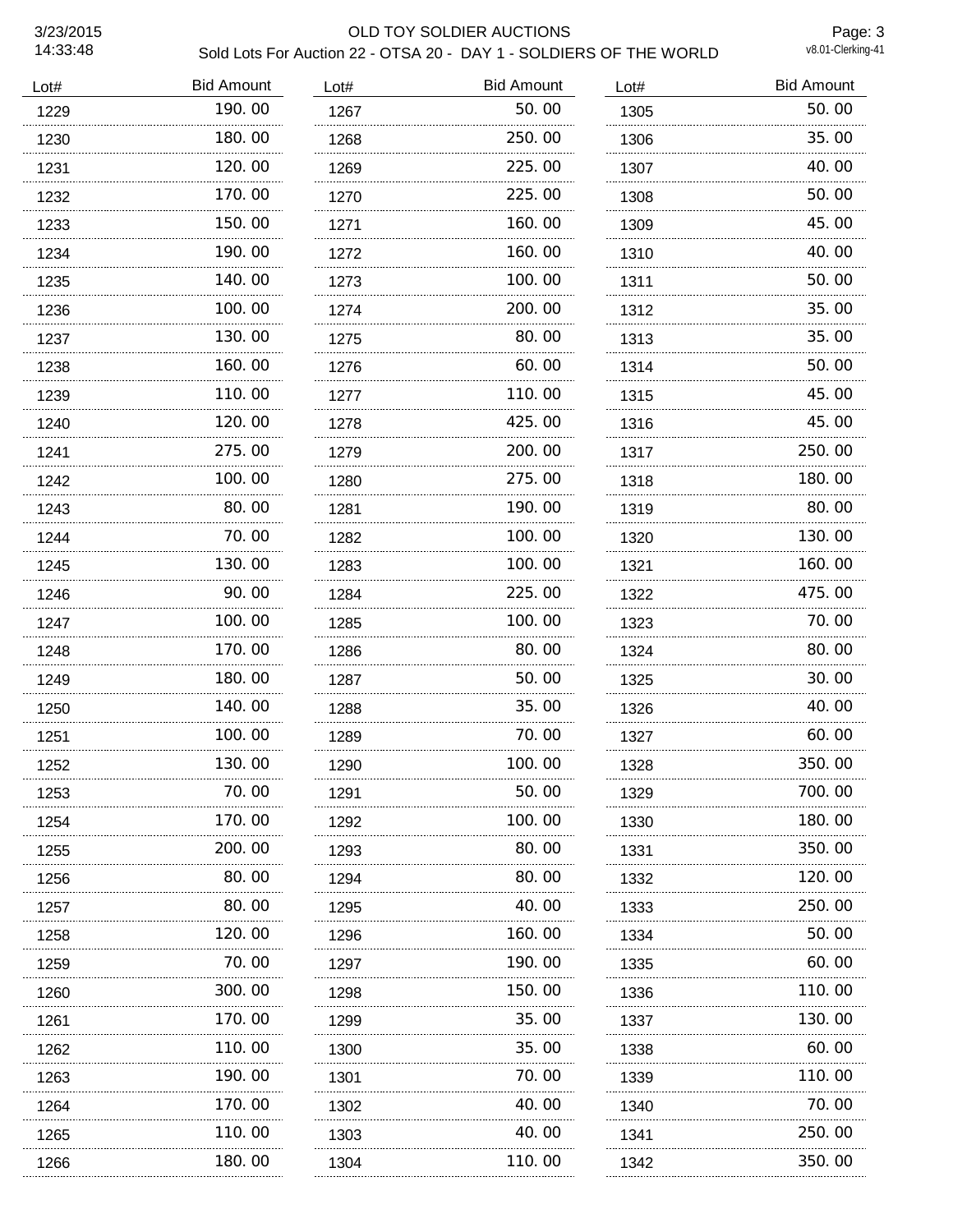# 3/23/2015 OLD TOY SOLDIER AUCTIONS Sold Lots For Auction 22 - OTSA 20 - DAY 1 - SOLDIERS OF THE WORLD

Page: 4<br>v8.01-Clerking-41

| Lot# | <b>Bid Amount</b> | Lot# | <b>Bid Amount</b> | Lot# | <b>Bid Amount</b> |
|------|-------------------|------|-------------------|------|-------------------|
| 1343 | 275.00            | 1381 | 80.00             | 1419 | 30.00             |
| 1344 | 180.00            | 1382 | 45.00             | 1420 | 45.00             |
| 1345 | 70.00<br>.        | 1383 | 60.00             | 1421 | 35.00             |
| 1346 | 45.00             | 1384 | 60.00             | 1422 | 180.00            |
| 1347 | 60.00             | 1385 | 45.00             | 1423 | 200.00            |
| 1348 | 100.00            | 1386 | 40.00             | 1424 | 150.00            |
| 1349 | 80.00             | 1387 | 70.00             | 1425 | 200.00            |
| 1350 | 25.00             | 1388 | 60.00             | 1426 | 70.00             |
| 1351 | 110.00            | 1389 | 70.00             | 1427 | 140.00            |
| 1352 | 70.00             | 1390 | 45.00             | 1428 | 110.00            |
| 1353 | 130.00            | 1391 | 35.00             | 1429 | 70.00             |
| 1354 | 80.00             | 1392 | 130.00            | 1430 | 200.00            |
| 1355 | 60.00             | 1393 | 80.00             | 1431 | 120.00            |
| 1356 | 100.00            | 1394 | 70.00             | 1432 | 50.00             |
| 1357 | 40.00             | 1395 | 80.00             | 1433 | 90.00             |
| 1358 | 70.00             | 1396 | 80.00             | 1434 | 40.00             |
| 1359 | 100.00            | 1397 | 70.00             | 1435 | 160.00            |
| 1360 | 50.00             | 1398 | 90.00             | 1436 | 60.00             |
| 1361 | 110.00            | 1399 | 140.00            | 1437 | 10.00             |
| 1362 | 60.00             | 1400 | 130.00            | 1438 | 30.00             |
| 1363 | 35.00             | 1401 | 90.00             | 1439 | 20.00             |
| 1364 | 45.00             | 1402 | 45.00             | 1440 | 170.00            |
| 1365 | 70.00             | 1403 | 25.00             | 1441 | 25.00             |
| 1366 | 60.00             | 1404 | 50.00             | 1442 | 350.00            |
| 1367 | 25.00             | 1405 | 50.00             | 1443 | 40.00             |
| 1368 | 35.00             | 1406 | 50.00             | 1444 | 80,00             |
| 1369 | 45.00             | 1407 | 60.00             | 1445 | 90.00             |
| 1370 | 100.00            | 1408 | 50.00             | 1446 | 80.00             |
| 1371 | 120.00            | 1409 | 130.00            | 1447 | 20.00             |
| 1372 | 110.00            | 1410 | 80.00             | 1448 | 60.00             |
| 1373 | 70.00             | 1411 | 90.00             | 1449 | 90. 00            |
| 1374 | 110.00            | 1412 | 60.00             | 1450 | 40.00             |
| 1375 | 120.00            | 1413 | 70.00             | 1451 | 15.00             |
| 1376 | 160.00            | 1414 | 35.00             | 1452 | 70.00             |
| 1377 | 30.00             | 1415 | 80.00             | 1453 | 25.00             |
| 1378 | 110.00            | 1416 | 60.00             | 1454 | 40.00             |
| 1379 | 50.00             | 1417 | 45.00             | 1455 | 35.00             |
| 1380 | 140.00            | 1418 | 80.00             | 1456 | 40.00             |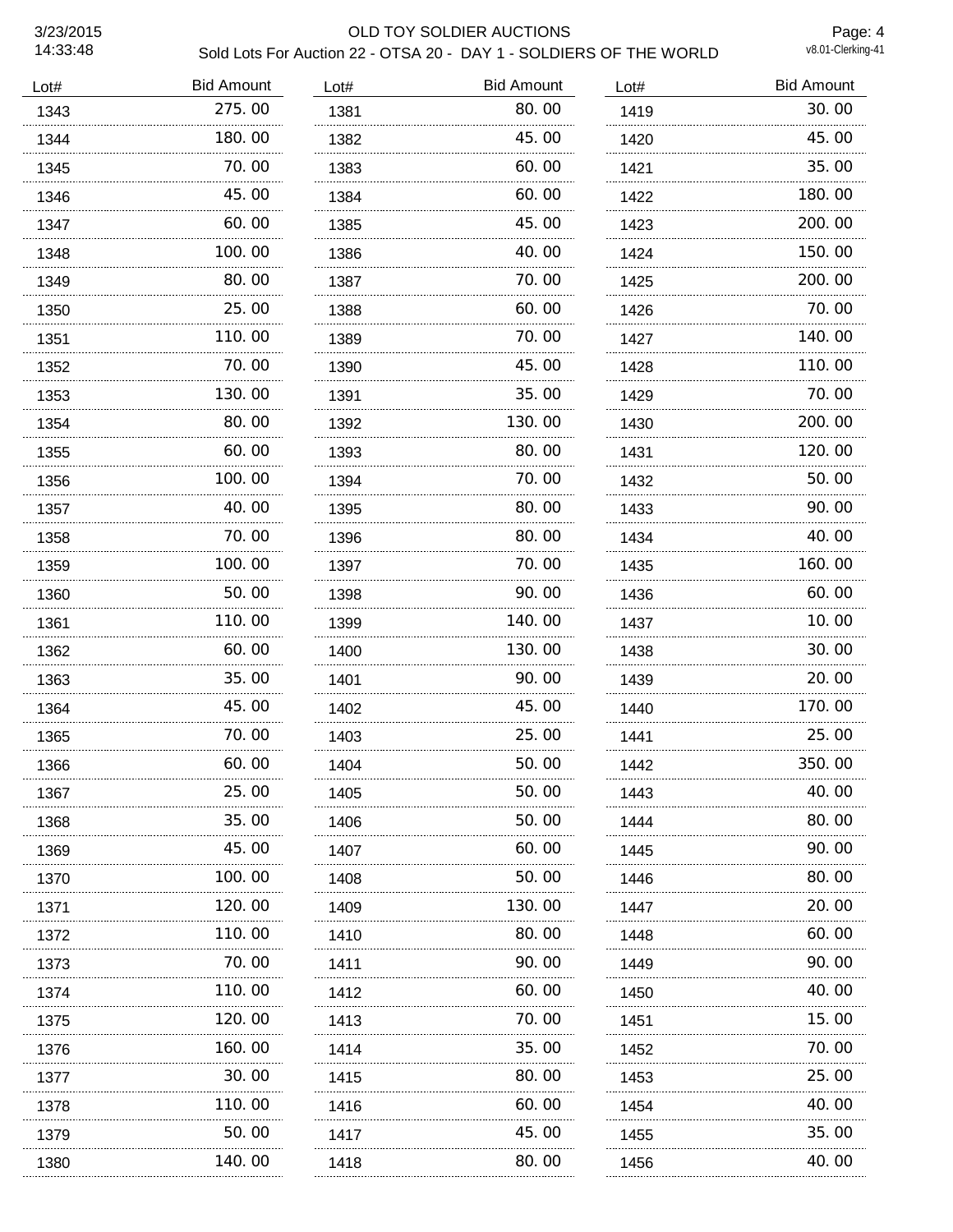# 3/23/2015 OLD TOY SOLDIER AUCTIONS Sold Lots For Auction 22 - OTSA 20 - DAY 1 - SOLDIERS OF THE WORLD

Page: 5<br>v8.01-Clerking-41

| Lot# | <b>Bid Amount</b> | Lot# | <b>Bid Amount</b> | Lot# | <b>Bid Amount</b> |
|------|-------------------|------|-------------------|------|-------------------|
| 1457 | 40.00             | 1495 | 60.00             | 1533 | 50.00             |
| 1458 | 50.00             | 1496 | 40.00             | 1534 | 80.00             |
| 1459 | 35.00             | 1497 | 15.00             | 1535 | 190.00            |
| 1460 | 35.00             | 1498 | 25.00             | 1536 | 100.00            |
| 1461 | 40.00             | 1499 | 25.00             | 1537 | 100.00            |
| 1462 | 40.00             | 1500 | 20.00             | 1538 | 60.00             |
| 1463 | 40.00             | 1501 | 15.00             | 1539 | 110.00            |
| 1464 | 45.00             | 1502 | 20.00             | 1540 | 90.00             |
| 1465 | 35.00             | 1503 | 35.00             | 1541 | 90.00             |
| 1466 | 50.00             | 1504 | 35.00             | 1542 | 20.00             |
| 1467 | 45.00             | 1505 | 30.00             | 1543 | 10.00             |
| 1468 | 90.00             | 1506 | 40.00             | 1544 | 50.00             |
| 1469 | 50.00             | 1507 | 40.00             | 1545 | 50.00             |
| 1470 | 90.00             | 1508 | 35.00             | 1546 | 80.00             |
| 1471 | 35.00             | 1509 | 40.00             | 1547 | 90.00             |
| 1472 | 60.00             | 1510 | 170.00            | 1548 | 60.00             |
| 1473 | 35.00             | 1511 | 25,00             | 1549 | 60.00             |
| 1474 | 35.00             | 1512 | 15.00             | 1550 | 70.00             |
| 1475 | 120.00<br>.       | 1513 | 35.00             | 1551 | 50.00             |
| 1476 | 25.00             | 1514 | 30.00             | 1552 | 40.00             |
| 1477 | 40.00<br>.        | 1515 | 30.00             | 1553 | 15.00             |
| 1478 | 50.00             | 1516 | 50.00             | 1554 | 10.00             |
| 1479 | 40.00             | 1517 | 15.00             | 1555 | 15.00             |
| 1480 | 30.00             | 1518 | 90.00             | 1556 | 25.00             |
| 1481 | 40.00             | 1519 | 90.00             | 1557 | 15.00             |
| 1482 | 35.00             | 1520 | 20.00             | 1558 | 45.00             |
| 1483 | 30.00             | 1521 | 80.00             | 1559 | 70. 00            |
| 1484 | 100. 00           | 1522 | 35.00             | 1560 | 150.00            |
| 1485 | 50.00             | 1523 | 100.00            |      |                   |
| 1486 | 90.00             | 1524 | 15.00             |      |                   |
| 1487 | 80.00             | 1525 | 40.00             |      |                   |
| 1488 | 45.00             | 1526 | 40.00             |      |                   |
| 1489 | 35.00             | 1527 | 200.00            |      |                   |
| 1490 | 40.00             | 1528 | 140.00            |      |                   |
| 1491 | 40.00             | 1529 | 80.00             |      |                   |
| 1492 | 60.00             | 1530 | 80.00             |      |                   |
| 1493 | 20.00             | 1531 | 100.00            |      |                   |
| 1494 | .<br>15.00        | 1532 | 90.00             |      |                   |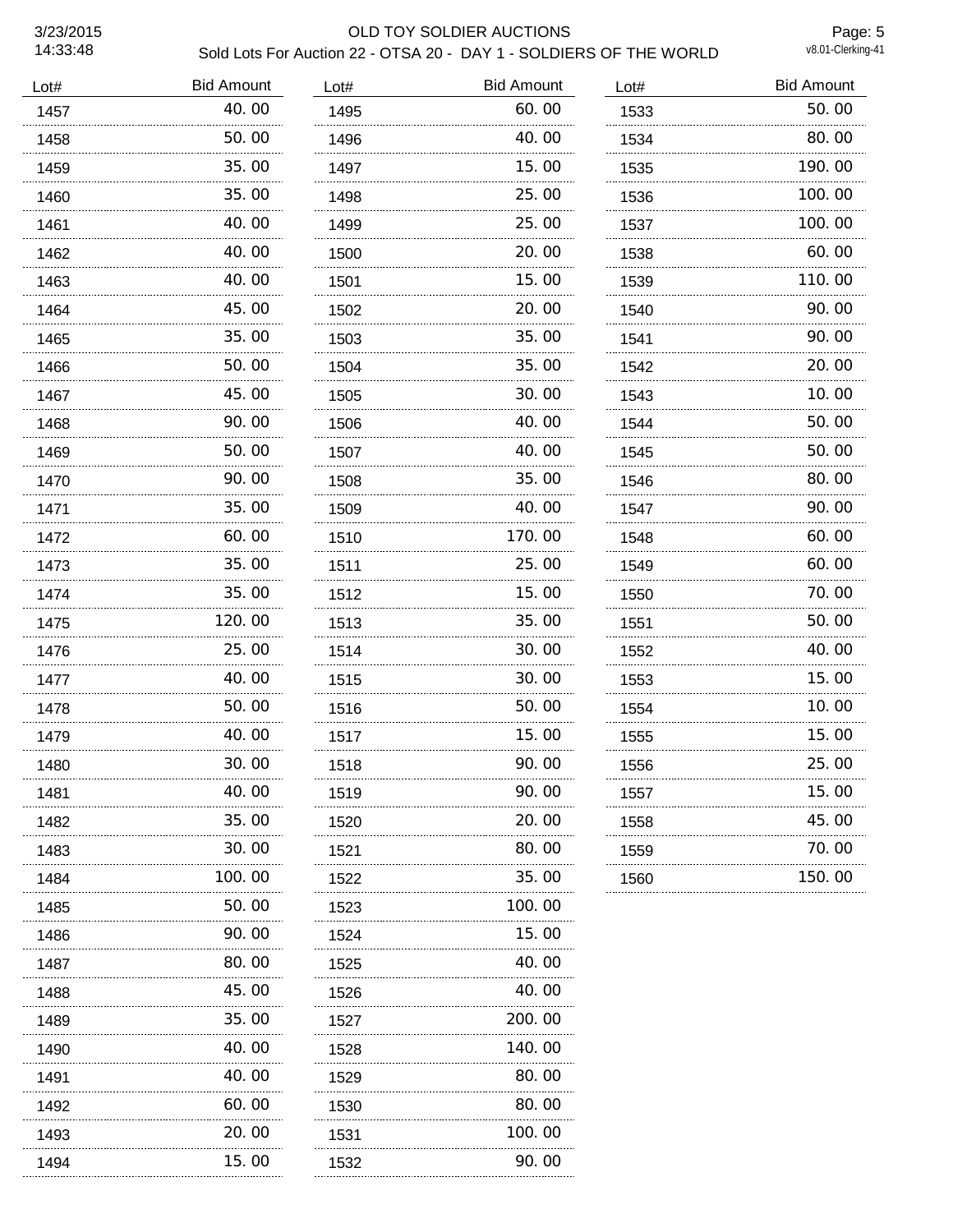### 3/23/2015 OLD TOY SOLDIER AUCTIONS Sold Lots For Auction 23 - OTSA 20 - DAY 2 - SOLDIERS OF THE WORLD

Page: 1<br>v8.01-Clerking-41

| Lot# | <b>Bid Amount</b> | Lot# | <b>Bid Amount</b> | Lot# | <b>Bid Amount</b> |
|------|-------------------|------|-------------------|------|-------------------|
| 2001 | 250.00            | 2040 | 200.00            | 2078 | 25.00             |
| 2002 | 250.00            | 2041 | 300.00            | 2079 | 50.00             |
| 2003 | 45.00             | 2042 | 225.00            | 2080 | 20.00             |
| 2004 | 45.00             | 2043 | 150.00            | 2081 | 20.00             |
| 2005 | 45.00             | 2044 | 140.00            | 2082 | 20.00             |
| 2006 | 160.00            | 2045 | 100.00            | 2083 | 50.00             |
| 2007 | 35.00             | 2046 | 100.00            | 2084 | 60.00             |
| 2008 | 50.00             | 2047 | 180.00            | 2085 | 20.00             |
| 2009 | 70.00             | 2048 | 140.00            | 2086 | 25.00             |
| 2010 | 110.00            | 2049 | 60.00             | 2088 | 60.00             |
| 2011 | 50.00             | 2050 | 45.00             | 2089 | 90.00             |
| 2012 | 225.00            | 2051 | 130.00            | 2090 | 45.00             |
| 2013 | 50.00             | 2052 | 120.00            | 2091 | 15.00             |
| 2015 | 190.00            | 2053 | 80.00             | 2092 | 20.00             |
| 2016 | 250.00            | 2054 | 35.00             | 2093 | 40.00             |
| 2017 | 500.00            | 2055 | 80.00             | 2094 | 70.00             |
| 2018 | 70.00             | 2056 | 70.00             | 2095 | 15.00             |
| 2019 | 60.00             | 2057 | 70.00             | 2096 | 90.00             |
| 2020 | 70.00             | 2058 | 130.00            | 2097 | 40.00             |
| 2021 | 50.00             | 2059 | 40.00             | 2098 | 25.00             |
| 2022 | .<br>90.00        | 2060 | 90.00             | 2099 | 50.00             |
| 2023 | 70.00             | 2061 | 250.00            | 2100 | 45.00             |
| 2024 | 50.00             | 2062 | 110.00            | 2101 | 60.00             |
| 2025 | 200.00            | 2063 | 110.00            | 2102 | 20.00             |
| 2026 | 45.00             | 2064 | 80. 00            | 2103 | 25.00             |
| 2027 | 180. 00           | 2065 | 45.00             | 2104 | 30. 00            |
| 2028 | 70.00             | 2066 | 35.00             | 2105 | 25.00             |
| 2029 | 50.00             | 2067 | 25.00             | 2106 | 60.00             |
| 2030 | 40.00             | 2068 | 80.00             | 2107 | 80.00             |
| 2031 | 300. 00           | 2069 | 90.00             | 2108 | 20.00             |
| 2032 | 100. 00           | 2070 | 60.00             | 2109 | 20.00             |
| 2033 | 45.00             | 2071 | 25.00             | 2110 | 90. 00            |
| 2034 | 110.00            | 2072 | 20.00             | 2111 | 25.00             |
| 2035 | 90.00             | 2073 | 35.00             | 2112 | 35.00             |
| 2036 | 225.00            | 2074 | 80.00             | 2113 | 25.00             |
| 2037 | 60.00             | 2075 | 20.00             | 2114 | 25.00             |
| 2038 | 60.00             | 2076 | 20.00             | 2115 | 45.00             |
| 2039 | 70.00             | 2077 | 70.00             | 2116 | 25.00             |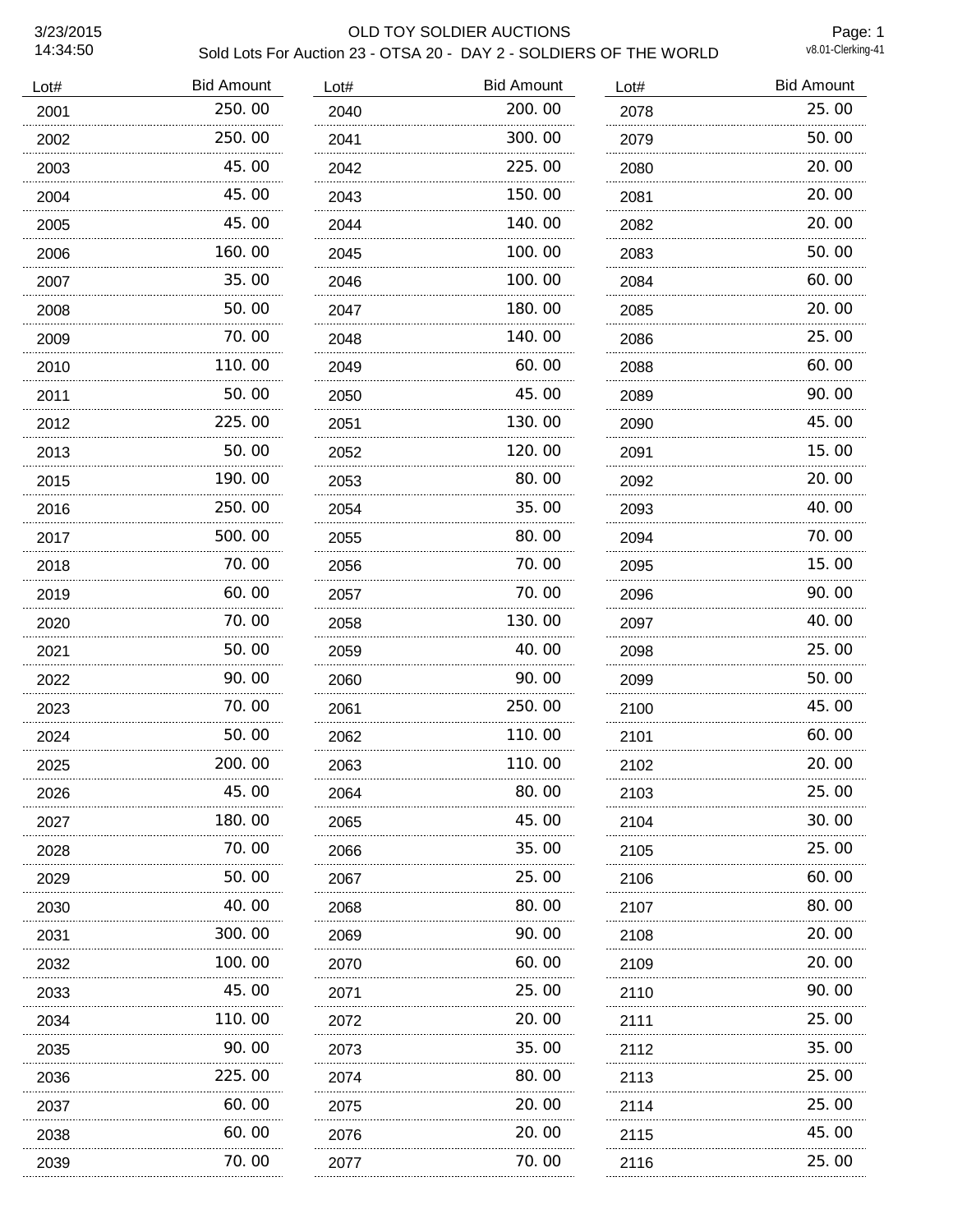# 3/23/2015 OLD TOY SOLDIER AUCTIONS Sold Lots For Auction 23 - OTSA 20 - DAY 2 - SOLDIERS OF THE WORLD

Page: 2<br>v8.01-Clerking-41

| Lot# | <b>Bid Amount</b> | Lot# | <b>Bid Amount</b> | Lot# | <b>Bid Amount</b> |
|------|-------------------|------|-------------------|------|-------------------|
| 2117 | 35.00             | 2156 | 35.00             | 2194 | 110.00            |
| 2118 | 100.00            | 2157 | 50.00             | 2195 | 40.00             |
| 2119 | 40.00             | 2158 | 30.00             | 2196 | 35.00             |
| 2120 | 30.00             | 2159 | 20.00             | 2197 | 35.00             |
| 2122 | 50.00             | 2160 | 20.00             | 2198 | 35.00             |
| 2123 | 140.00            | 2161 | 20,00             | 2199 | 20.00             |
| 2124 | 70.00             | 2162 | 35.00             | 2200 | 30.00             |
| 2125 | 40.00             | 2163 | 45.00             | 2201 | 80.00             |
| 2126 | 70.00             | 2164 | 35.00             | 2202 | 50.00             |
| 2127 | 40.00             | 2165 | 35.00             | 2203 | 50.00             |
| 2128 | 45.00<br>.        | 2166 | 70.00             | 2204 | 45.00             |
| 2129 | 170.00            | 2167 | 90.00             | 2205 | 70.00             |
| 2130 | 40.00             | 2168 | 60.00             | 2206 | 50.00             |
| 2131 | 50.00             | 2169 | 110.00            | 2207 | 30.00             |
| 2132 | 40.00             | 2170 | 30.00             | 2208 | 20.00             |
| 2133 | 30.00             | 2171 | 40.00             | 2209 | 20.00             |
| 2134 | 80.00             | 2172 | 150.00            | 2210 | 30.00             |
| 2135 | 120.00            | 2173 | 110.00            | 2211 | 100.00            |
| 2136 | 35.00             | 2174 | 170.00            | 2212 | 100.00            |
| 2137 | 90.00             | 2175 | 100.00            | 2213 | 90.00             |
| 2138 | 25.00             | 2176 | 70.00             | 2214 | 40.00             |
| 2139 | 35.00             | 2177 | 25.00             | 2215 | 80.00             |
| 2140 | 40.00             | 2178 | 25.00             | 2216 | 20.00             |
| 2141 | 40.00             | 2179 | 35.00             | 2217 | 35.00             |
| 2142 | 110.00            | 2180 | 45.00             | 2218 | 30.00             |
| 2143 | 60.00             | 2181 | 40.00             | 2219 | 20.00             |
| 2144 | 140.00            | 2182 | 40.00             | 2220 | 20.00             |
| 2145 | 35.00             | 2183 | 140.00            | 2221 | 70.00             |
| 2146 | 170.00            | 2184 | 45.00             | 2222 | 70.00             |
| 2147 | 35.00             | 2185 | 40.00             | 2223 | 10.00             |
| 2148 | 25.00<br>.        | 2186 | 80.00             | 2224 | 10.00             |
| 2149 | 50.00             | 2187 | 45.00             | 2225 | 20.00             |
| 2150 | 80.00             | 2188 | 70.00             | 2226 | 10.00             |
| 2151 | 45.00             | 2189 | 20.00             | 2227 | 10.00             |
| 2152 | 45.00             | 2190 | 15.00             | 2228 | 10.00             |
| 2153 | 20.00             | 2191 | 50.00             | 2229 | 15.00             |
| 2154 | 20.00             | 2192 | 25.00             | 2230 | 40.00             |
| 2155 | 70.00             | 2193 | 20.00             | 2231 | 20.00             |
|      |                   |      |                   |      |                   |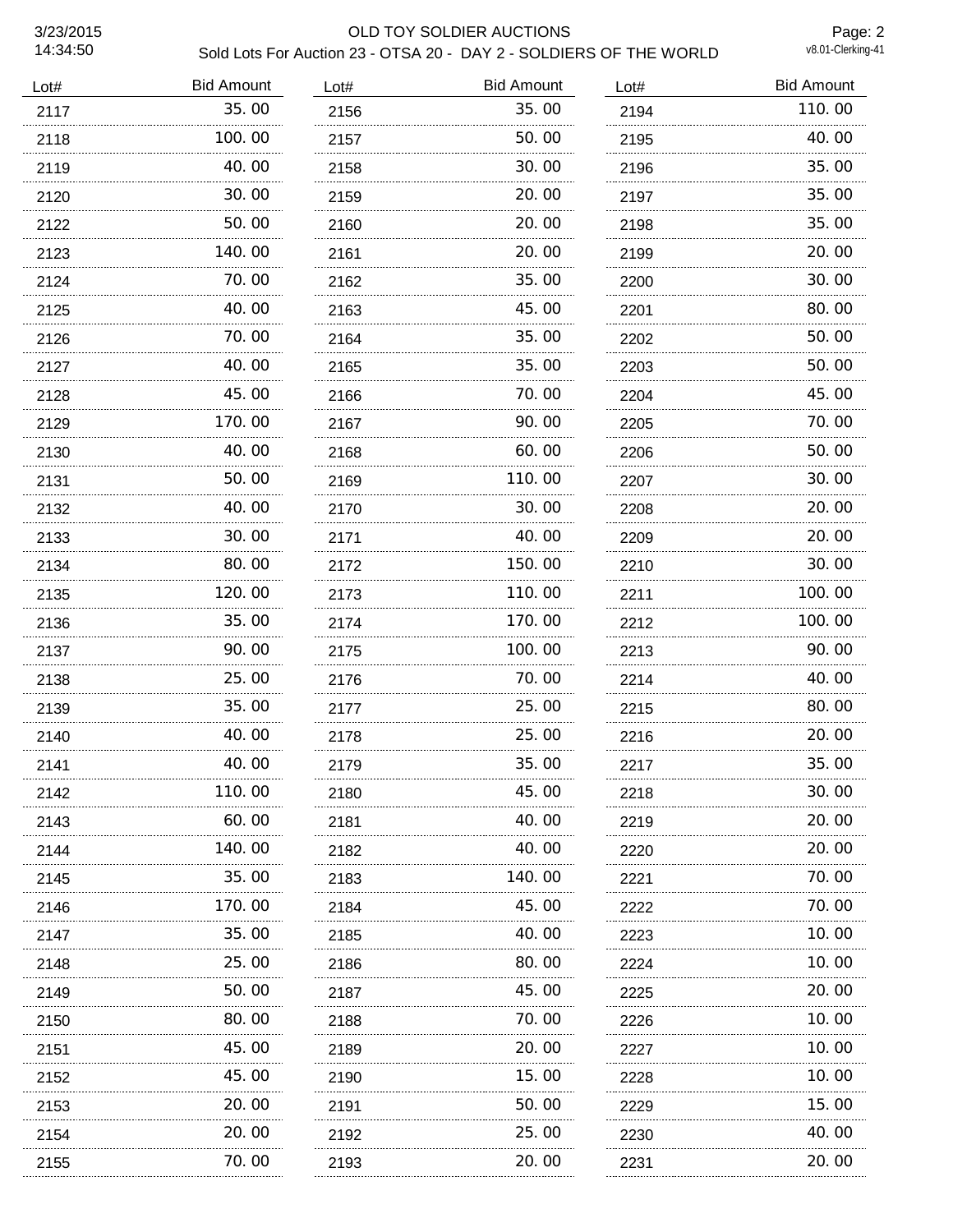### 3/23/2015 OLD TOY SOLDIER AUCTIONS Sold Lots For Auction 23 - OTSA 20 - DAY 2 - SOLDIERS OF THE WORLD

Page: 3<br>v8.01-Clerking-41

| Lot# | <b>Bid Amount</b> | Lot# | <b>Bid Amount</b> | Lot# | <b>Bid Amount</b> |
|------|-------------------|------|-------------------|------|-------------------|
| 2232 | 25.00             | 2270 | 110.00            | 2308 | 45.00             |
| 2233 | 5.00              | 2271 | 200.00            | 2309 | 35.00             |
| 2234 | 100.00            | 2272 | 45.00             | 2310 | 50.00             |
| 2235 | 20.00             | 2273 | 130.00            | 2311 | 15.00             |
| 2236 | 20.00             | 2274 | 45.00             | 2312 | 15.00             |
| 2237 | 10.00             | 2275 | 100.00            | 2313 | 20.00             |
| 2238 | 10.00             | 2276 | 45.00             | 2314 | 40.00             |
| 2239 | 5.00              | 2277 | 50.00             | 2315 | 15.00             |
| 2240 | 15.00             | 2278 | 350.00            | 2316 | 15.00             |
| 2241 | 10.00             | 2279 | 50.00             | 2317 | 20.00             |
| 2242 | 15.00             | 2280 | 45.00             | 2318 | 30.00             |
| 2243 | 10.00             | 2281 | 80.00             | 2319 | 15.00             |
| 2244 | 10.00             | 2282 | 45.00             | 2320 | 40.00             |
| 2245 | 10.00             | 2283 | 40.00             | 2321 | 35.00             |
| 2246 | 15.00<br>.        | 2284 | 70.00             | 2322 | 40.00             |
| 2247 | 15.00             | 2285 | 45.00             | 2323 | 50.00             |
| 2248 | 10.00<br>.        | 2286 | 80.00             | 2324 | 20.00             |
| 2249 | 15.00             | 2287 | 80.00             | 2325 | 50.00             |
| 2250 | 10.00             | 2288 | 45.00             | 2326 | 160.00            |
| 2251 | 10.00             | 2289 | 40.00             | 2327 | 140.00            |
| 2252 | 15.00             | 2290 | 40.00             | 2328 | 50.00             |
| 2253 | 15.00             | 2291 | 40.00             | 2329 | 90.00             |
| 2254 | 10.00             | 2292 | 40.00             | 2330 | 45.00             |
| 2255 | 10.00             | 2293 | 180.00            | 2331 | 50.00             |
| 2256 | 10.00             | 2294 | 60.00             | 2332 | 80.00             |
| 2257 | 10.00             | 2295 | 50.00             | 2333 | 140.00            |
| 2258 | 110.00            | 2296 | 80.00             | 2334 | 60.00             |
| 2259 | 325.00            | 2297 | 90.00             | 2335 | 70.00             |
| 2260 | 100, 00           | 2298 | 60.00             | 2336 | 15.00             |
| 2261 | 250.00            | 2299 | 45.00             | 2337 | 60.00             |
| 2262 | 50.00             | 2300 | 70.00             | 2338 | 50.00             |
| 2263 | 45.00             | 2301 | 70.00             | 2339 | 40.00             |
| 2264 | 100.00            | 2302 | 110.00            | 2340 | 40.00             |
| 2265 | 50.00             | 2303 | 45.00             | 2341 | 15.00             |
| 2266 | 50.00             | 2304 | 110. 00           | 2342 | 50.00             |
| 2267 | 80.00             | 2305 | 45.00             | 2343 | 45.00             |
| 2268 | 325.00            | 2306 | 40.00             | 2344 | 45.00             |
| 2269 | .<br>45.00        | 2307 | 45.00             | 2345 | 35.00             |
|      |                   |      |                   |      |                   |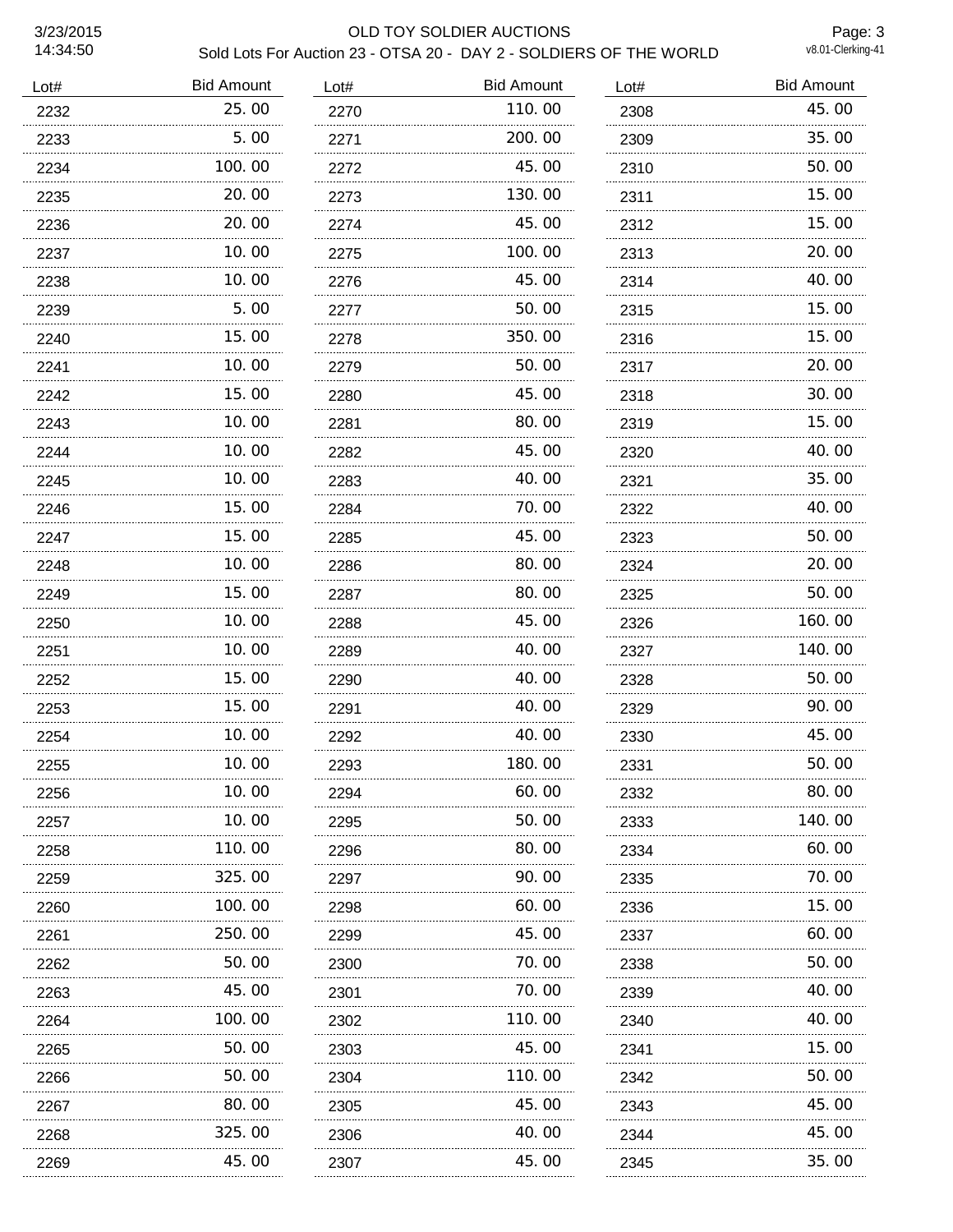### 3/23/2015 OLD TOY SOLDIER AUCTIONS Sold Lots For Auction 23 - OTSA 20 - DAY 2 - SOLDIERS OF THE WORLD

Page: 4<br>v8.01-Clerking-41

| Lot# | <b>Bid Amount</b> | Lot# | <b>Bid Amount</b> | Lot# | <b>Bid Amount</b> |
|------|-------------------|------|-------------------|------|-------------------|
| 2346 | 25.00             | 2385 | 50.00             | 2423 | 15.00             |
| 2347 | 15.00             | 2386 | 50.00             | 2424 | 30.00             |
| 2348 | 20.00             | 2387 | 40.00             | 2425 | 10.00             |
| 2349 | 15.00             | 2388 | 50.00             | 2426 | 20.00             |
| 2350 | 20.00             | 2389 | 80.00             | 2427 | 20.00             |
| 2351 | 110.00            | 2390 | 45.00             | 2428 | 10.00             |
| 2352 | 40.00             | 2391 | 50.00             | 2429 | 20.00             |
| 2354 | 40.00             | 2392 | 10.00             | 2430 | 10.00             |
| 2355 | 70.00             | 2393 | 15.00             | 2431 | 10.00             |
| 2356 | 350.00            | 2394 | 15.00             | 2432 | 10.00             |
| 2357 | 350.00            | 2395 | 15.00             | 2433 | 5.00              |
| 2358 | 100.00            | 2396 | 15.00             | 2434 | 45.00             |
| 2359 | 60.00             | 2397 | 20.00             | 2435 | 25.00             |
| 2360 | 70.00             | 2398 | 20.00             | 2436 | 30.00             |
| 2361 | 70.00<br>.        | 2399 | 45.00             | 2437 | 10.00             |
| 2362 | 80.00             | 2400 | 15.00             | 2438 | 20.00             |
| 2363 | 500.00<br>.       | 2401 | 45.00             | 2439 | 25.00             |
| 2364 | 35.00             | 2402 | 15.00             | 2440 | 25.00             |
| 2365 | 15.00             | 2403 | 45.00             | 2441 | 30.00             |
| 2366 | 15.00             | 2404 | 40.00             | 2442 | 40.00             |
| 2367 | 15.00             | 2405 | 80.00             | 2443 | 20.00             |
| 2368 | 20.00             | 2406 | 170.00            | 2444 | 15.00             |
| 2369 | 30.00             | 2407 | 45.00             | 2445 | 5.00              |
| 2370 | 110.00            | 2408 | 40.00             | 2446 | 5.00              |
| 2371 | 15.00             | 2409 | 50.00             | 2447 | 5.00              |
| 2372 | 25.00             | 2410 | 50.00             | 2448 | 10. 00            |
| 2373 | 25.00             | 2411 | 90.00             | 2449 | 5.00              |
| 2374 | 35.00             | 2412 | 80.00             | 2450 | 5.00              |
| 2375 | 20.00             | 2413 | 20.00             | 2451 | 110.00            |
| 2376 | 20.00             | 2414 | 10.00             | 2452 | 10.00             |
| 2377 | 50.00             | 2415 | 20.00             | 2453 | 5.00              |
| 2378 | 35.00             | 2416 | 10.00             | 2454 | 5.00              |
| 2379 | 35.00             | 2417 | 20.00             | 2455 | 15.00             |
| 2380 | 40.00             | 2418 | 20.00             | 2456 | 10.00             |
| 2381 | 25.00             | 2419 | 5.00              | 2457 | 5.00              |
| 2382 | 45.00             | 2420 | 5.00              | 2458 | 5.00              |
| 2383 | 15.00             | 2421 | 10.00<br>.        | 2459 | 5.00              |
| 2384 | .<br>15.00        | 2422 | 10.00             | 2460 | 10.00             |
|      |                   |      |                   |      |                   |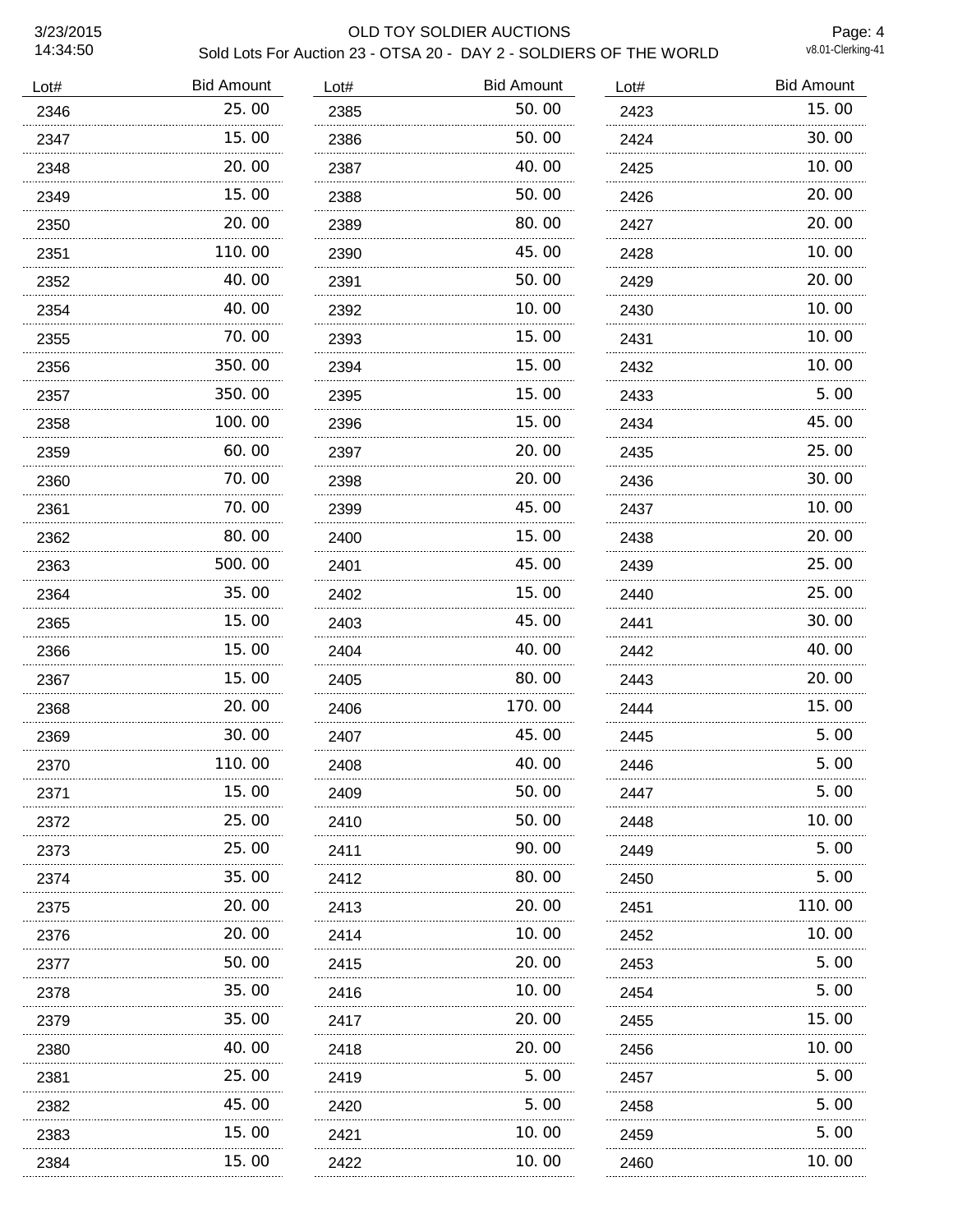### 3/23/2015 OLD TOY SOLDIER AUCTIONS Sold Lots For Auction 23 - OTSA 20 - DAY 2 - SOLDIERS OF THE WORLD

Page: 5<br>v8.01-Clerking-41

| Lot# | <b>Bid Amount</b> | Lot# | <b>Bid Amount</b> | Lot# | <b>Bid Amount</b> |
|------|-------------------|------|-------------------|------|-------------------|
| 2461 | 20.00             | 2499 | 190.00            | 2537 | 10.00             |
| 2462 | 45.00             | 2500 | 80.00             | 2538 | 45.00             |
| 2463 | 20.00             | 2501 | 45.00             | 2539 | 40.00             |
| 2464 | 15.00             | 2502 | 45.00             | 2540 | 20.00             |
| 2465 | 70.00             | 2503 | 90.00             | 2541 | 50.00             |
| 2466 | 10.00             | 2504 | 130.00            | 2542 | 35.00             |
| 2467 | 15.00             | 2505 | 200.00            | 2543 | 60.00             |
| 2468 | 15.00             | 2506 | 100.00            | 2544 | 40.00             |
| 2469 | 15.00             | 2507 | 70.00             | 2545 | 25.00             |
| 2470 | 35.00             | 2508 | 35.00             | 2546 | 60.00             |
| 2471 | 15.00             | 2509 | 45.00             | 2547 | 60.00             |
| 2472 | 20.00             | 2510 | 70.00             | 2548 | 60.00             |
| 2473 | 25.00             | 2511 | 100.00            | 2549 | 70.00             |
| 2474 | 25.00             | 2512 | 40.00             | 2550 | 60.00             |
| 2475 | 40.00             | 2513 | 70.00             | 2551 | 70.00             |
| 2476 | 40.00             | 2514 | 80.00             | 2552 | 60.00             |
| 2477 | 15.00             | 2515 | 20,00             | 2553 | 50.00             |
| 2478 | 15.00             | 2516 | 60.00             | 2554 | 40.00             |
| 2479 | 40.00             | 2517 | 20,00             | 2555 | 40.00             |
| 2480 | 20.00             | 2518 | 40.00             | 2556 | 50.00             |
| 2481 | 25.00             | 2519 | 40.00             | 2557 | 50.00             |
| 2482 | 50.00             | 2520 | 35.00             | 2558 | 90.00             |
| 2483 | 25.00             | 2521 | 40.00             | 2559 | 70.00             |
| 2484 | 30.00             | 2522 | 20.00             | 2560 | 60.00             |
| 2485 | 20.00             | 2523 | 35.00             | 2561 | 110.00            |
| 2486 | 20.00             | 2524 | 20.00             | 2562 | 225.00            |
| 2487 | 35.00             | 2525 | 20.00             | 2563 | 50.00             |
| 2488 | 20.00             | 2526 | 60.00             | 2564 | 20.00             |
| 2489 | 20.00             | 2527 | 60.00             | 2565 | 50.00             |
| 2490 | 15.00             | 2528 | 70.00             | 2566 | 25.00             |
| 2491 | 20.00             | 2529 | 50.00             | 2567 | 25.00             |
| 2492 | 35.00             | 2530 | 70.00             | 2568 | 40.00             |
| 2493 | 45.00             | 2531 | 50.00             | 2569 | 25.00             |
| 2494 | 25.00             | 2532 | 100.00            | 2570 | 35.00             |
| 2495 | 20.00             | 2533 | 50.00             | 2571 | 45.00             |
| 2496 | 140.00            | 2534 | 20.00             | 2572 | 15.00             |
| 2497 | 40.00             | 2535 | 60.00             | 2573 | 20.00             |
| 2498 | 140.00            | 2536 | 25.00             | 2574 | 60.00             |
|      |                   |      |                   |      |                   |